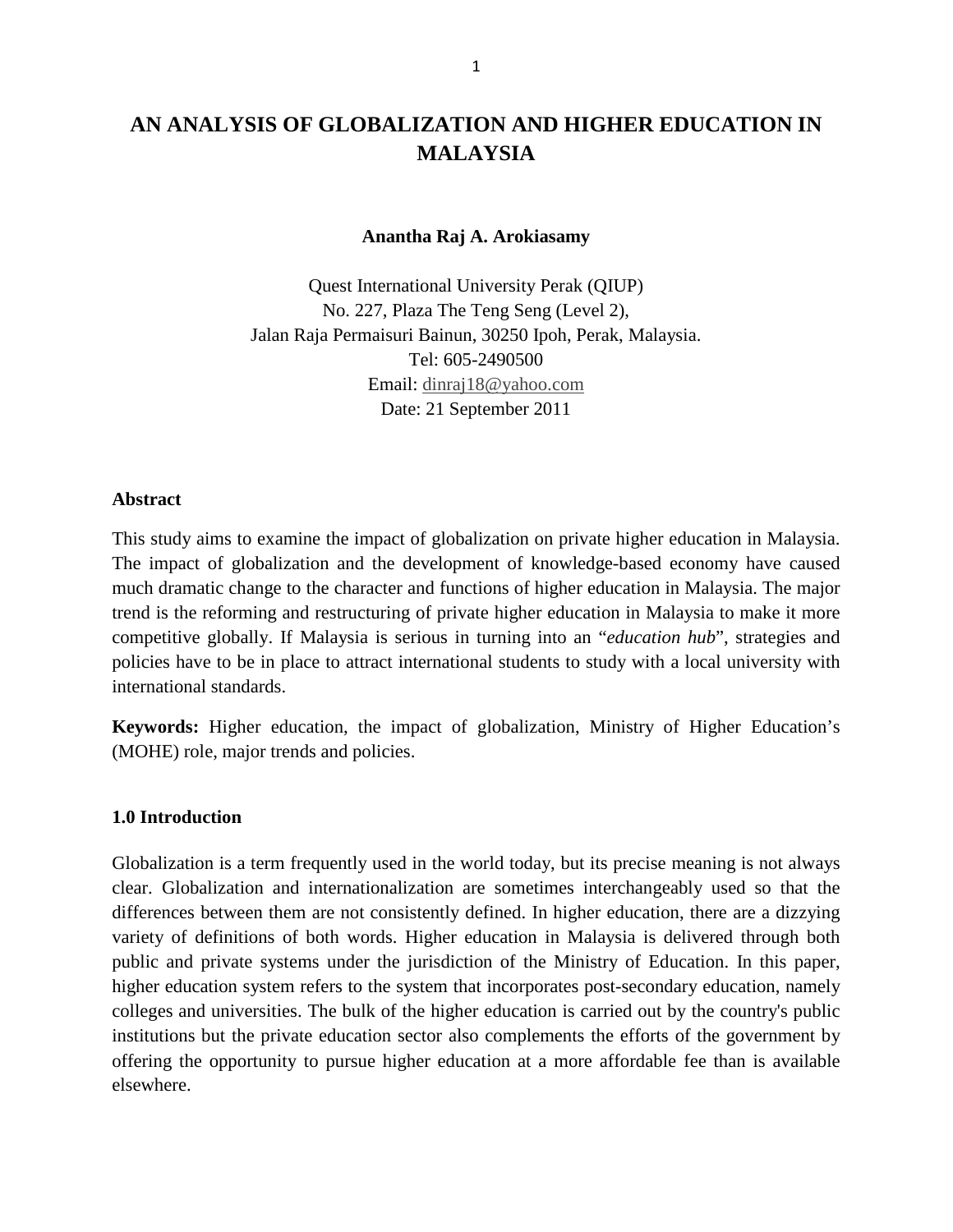Higher education in Malaysia began with the formation of University Malaya in 1959. To date, twenty public universities have been established in Malaysia to cater for the increasing needs of business and industry (MOE, 2010). However, the public institutions cannot cater for the rising demand for higher education in the country. The private colleges began to emerge in Malaysia in the early 1980's but started to mushroom only when the Private Higher Educational Institutional Act (PHEIA) was enforced in 1996, allowing the private sector to enter the higher education market. There are now about 600 private higher learning institutions including eleven private universities in Malaysia that complement the work of public institutions in providing higher education. The most recent development amongst private colleges in the last decade was the introduction of twinning programmes where a local college enters into an arrangement with a foreign university and provides the first stage of degree course in this country, while the final part is taken at the university concerned overseas. Apart from public universities, and private universities and colleges, polytechnics were also established by the government in 1969 to provide training in engineering and commerce to students specializing in technical and vocational areas.

Tengku Shamsul Bahrin, President, Malaysian Association of Private Colleges: Free flow of information and knowledge has always been a major instrument in promoting globalization. Malaysia's liberal approach to higher education provides a host of opportunities for people from various parts of the world to come here to acquire knowledge at affordable prices. Malaysian colleges have been able to offer foreign academic programmes from established universities in the UK, Australia, New Zealand, US and Canada to students from a number of other countries. This way, Malaysia has become a "*middle man*" in the provision of higher education.

Dr. Ismail Rejab, Director, International Business School, Universiti Teknologi Malaysia: Globalization has created awareness amongst universities and other institutions of higher learning that they must foster working relationships with their overseas counterparts. This arises from the need to benchmark their performance with selected foreign universities in areas such as teaching pedagogy, course content and its market relevance, quality of the teaching faculty, learning facilities and work culture of the support staff.

*Mass* private sectors are present in countries where the provision of public higher education has been limited to relatively few institutions of high academic standing. The excess demand for higher education in these systems has been absorbed through the rapid expansion of private institutions. In most mass private sectors the majority of students are enrolled in private institutions. However, it is not size that matters but the character of the private education that is decisive. The distinctive feature of mass private sectors is the accommodation of a large portion of students in low-cost, low-selective, and usually low-quality institutions. Following Geiger, "hierarchy is a prominent and inherent feature of mass private sectors. The peak institutions are usually the flagship national universities, but below the peaks institutional stratification depends upon much more than public or private status". However, other older, mature public universities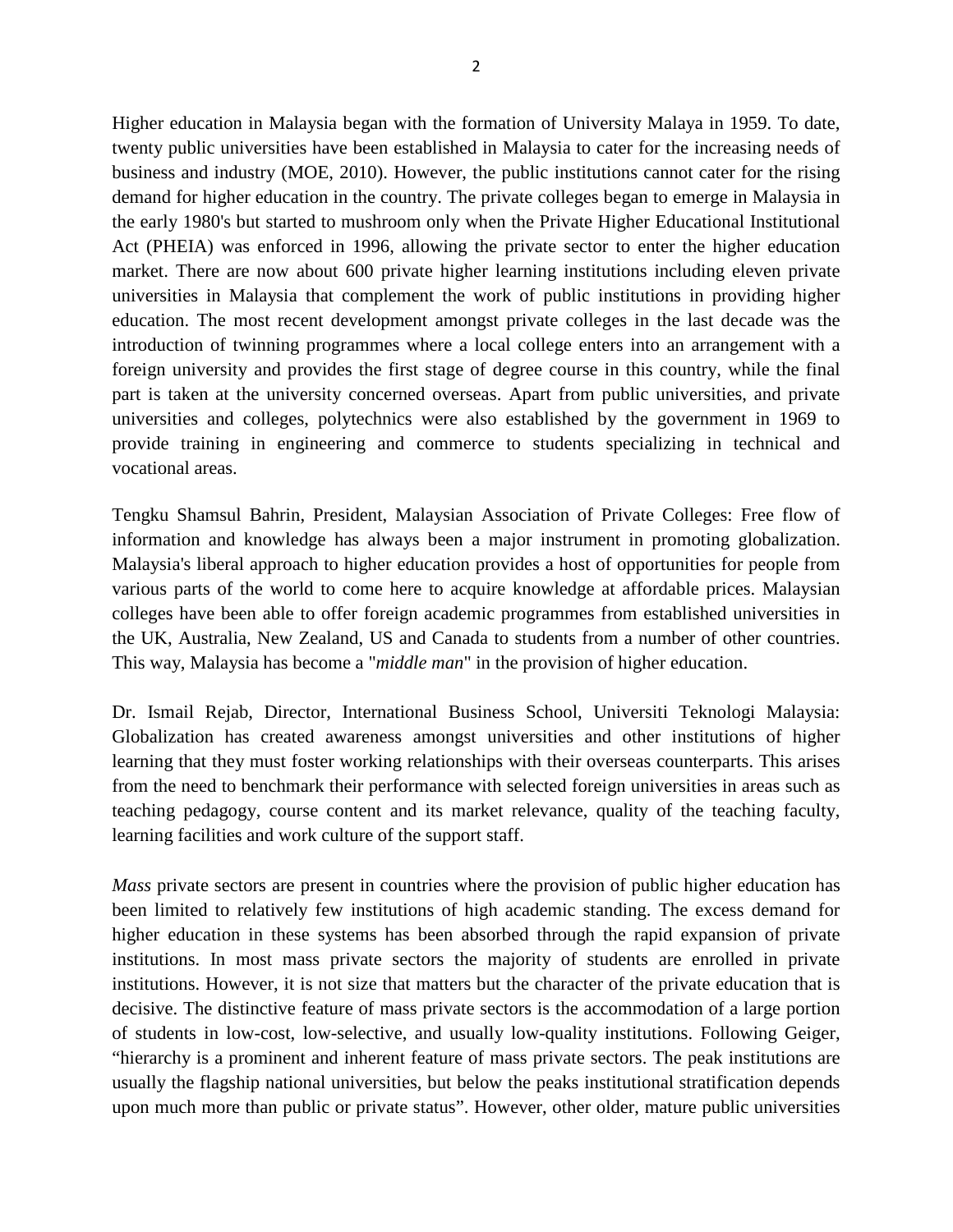and colleges usually enjoy greater prestige and are usually perceived as being of higher quality than private providers.

Private higher education institutions in mass private sectors are heavily dependent on tuition fees, demand-absorbing, and market-oriented. They usually offer few study programs, vocationally oriented, in high demand study fields, with mostly part-time academic staff and low tuition fees. The state plays a decisive role in the emergence and existence of such mass private sectors. States take such a course for a time in order to meet the demand for higher education, which the public sector is not able to absorb. In the majority of mass private sectors, the state does not provide any subsidies for private colleges and universities (Geiger, 1986). Therefore, the policy problem for mass private sectors is whether low-quality higher education is preferable to no higher education for large number of students, mostly from lower socioeconomic backgrounds. The response of government to the proliferation of low quality private higher education has generally been extensive regulation of the content and method of instruction in an effort to uphold minimum standards, usually with the introduction of state accreditation. Governments also attempt to rein-in the proliferation of new private higher education by introducing more strict requirements for opening private institutions (Scott, 1998).

# **2.0 Globalization Era**

In today's globalization era, knowledge is increasingly a commodity that moves between countries. The growth of the knowledge-based economy has led not only to competition among employers worldwide for the best brains but also among the institutions that train the best brains. Globalization is seen here as the root cause of changes taking place in higher education and can simply be defined as "……..the flow of technology, economy, knowledge, people, values, ideas………..across borders" (Knight, 1999). The traditional form of cross-border flows in higher education has been for students to migrate from one country to another to advance their studies. Several economic and social factors encourage international student mobility and competition between countries for foreign students (Clark and Sedgwick, 2005, OECD, 2004).

One of the dramatic changes in the private higher education in Malaysia in recent years (since mid 1990's) has been to adopt the higher education of foreign developed nations. By this adaptation, many foreign campuses have been set up to cater for a vast majority of local students and some international students. Malaysia is then viewed as an "educational hub" by foreign partners who are keen to work closely with private education institutions for a win-win solution. There are vast numbers of definitions of the term "globalizing higher education". Further, this term is often used interchangeably with terms such as "cross-border" higher education, "borderless" higher education or "multinational" higher education. For example, according to UNESCO, the term "transnational education" is generally defined as education "in which the learners are located in a country different from the one where the awarding institution is based" (UNESCO/Council of Europe, 2000).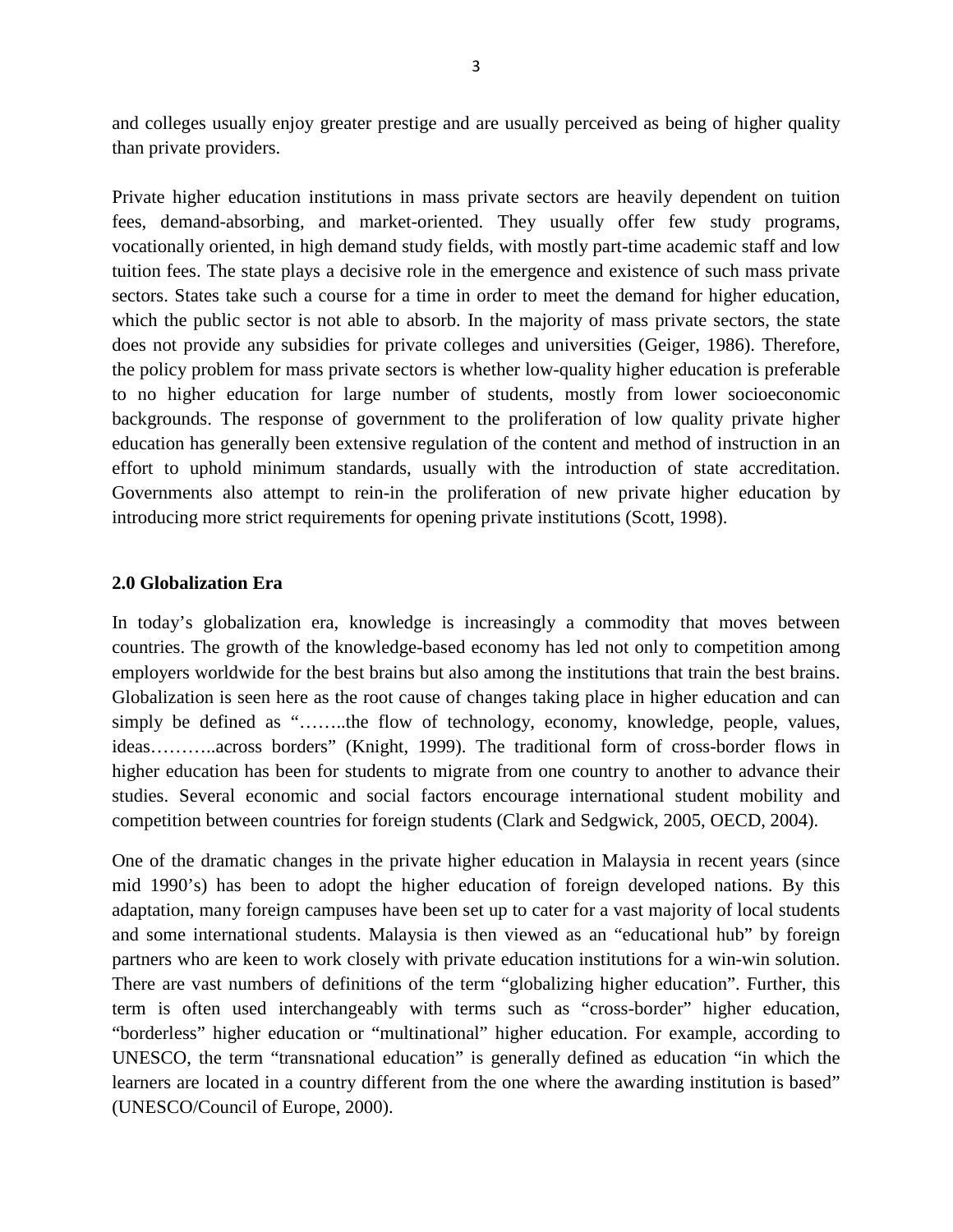Similarly, Jane Knight has argued that, transnational and borderless as well as cross-border education are terms that are being used to describe real or virtual movement of students, teachers, knowledge and educational programs from one country to another (Knight, 2002). In 1995, the 20 percent of Malaysian students who were studying abroad cost the country around US\$800 million in currency outflow, constituting nearly 12 percent of Malaysia's current account deficit (Silverman, 1996). While part of the solution was to increase the capacity of public universities (Neville, 1998), the government saw the local private sector as the key means of reducing this currency outflow and in the long term of transforming Malaysia into a net exporter of tertiary education (Ismail, 1997). With the passage of the Private Higher Educational Institutions (PHEI) Act 1996, the government formally began to encourage the private sector to play a complementary role in the provision of tertiary education. As a result of these measures, by the end of 1999 the proportion of young Malaysians between 17 and 23 years of age in tertiary education had increased dramatically to 22 percent, with 167,507 enrolled in public universities and an estimated 203,391 in private institutions according to government figures (Johari, 2000). By 2000, there were 11 public tertiary educational institutions, seven new local private universities, three foreign university branch campuses and more than 400 private colleges approved by the Malaysian Government (Challenger Concept, 2003).

One of the most important developments of recent years is that governments have come to realize the key contribution of higher education in global national positioning, creation of national wealth and welfare and attracting significant foreign exchange. New private universities and branch campuses of foreign universities may only be established following an invitation from the Minister of Education. The PHEI Act of 1996 was amended in 2003 in response to new challenges in the provision of private higher education. Specifically, the amended act provides for the establishment and upgrade of private universities, university colleges and branch campuses of foreign universities in Malaysia. Indeed, several private higher educational institutions were subsequently upgraded to university colleges. The number of international students in Malaysia has been increasing between 1996 and 2008 with the liberalization of education. Overall, the market in Malaysia experienced a 42.7 percent year-on-year growth between 1997 and 2007. It is reported that although the number of international students in Malaysia has fallen in 2003 from the previous year, the number continues to increase within leading educational institutions both in the private and public sectors (PWC Consulting, 2008).

The presence of a large number of foreign programs in Malaysia has brought the expected trade benefits and Malaysia is already making progress in its quest to become a net exporter of tertiary education by 2020 (Malaysia, 1999). There has been a rapid growth in the number of international students studying in Malaysia, jumping from 5635 in 1997 to 45, 636 in 2008 (Education Quarterly, 2009, Lee, 2009). Similar to many developing countries across the world, education at the highest level in Malaysia is used as a vehicle by the state for nation-building agenda that promotes national unity, alleviates poverty and bridging up the social disparity gaps. This nationhood agenda is of paramount importance to the policymakers in light of the ethnic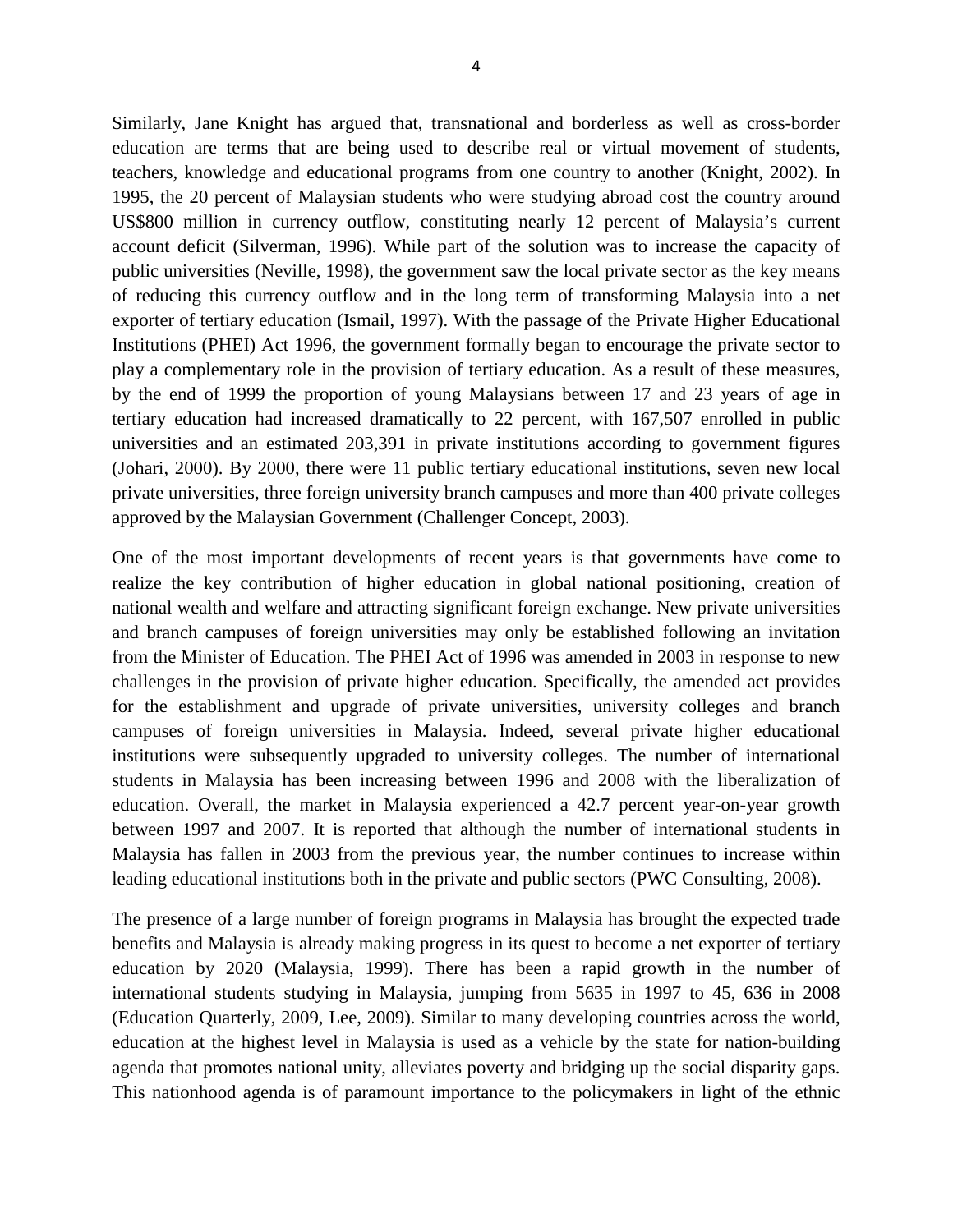diversity of the country. Bearing this in mind, the massification of higher education, the increasing cost burden, and the global trends in restructuring higher education, the government response can be seen in various policy initiatives that paved the way for the liberalization and privatization of the higher education sector (Morshidi, 2006).

## **3.0 Privatization of the Higher Education Sector**

The restructuring of higher education worldwide has seen the shift in thinking of education as a pure welfare or social good to one that is subject to market principles. The World Bank and OECD have been instrumental in encouraging governments to change their public policy based on social good to one based on economic good (Currie and Vidovich, 2000). The World Bank Report of 1994 on Higher Education urged countries to reduce their universities' overdependence on a single (state) source of funding; and to diversify towards more money from tuition fees, consultancies and donations. This stems from the thinking that the benefits of education is made up of two major components – social benefits that accrued to the society at large and also the private benefits that goes directly to the recipient of the education. Countries are dismantling centralized bureaucracies to quasi markets with emphasis on parental choice and competition (Whitty and Powell, 2000). This marketisation and corporatization of what used to be a public good may best be seen as in the following Figure 1below.



Figure 1: Spectrum of Marketisation and Privatisation ofWelfare *Source: Whitty and Powell (2000)*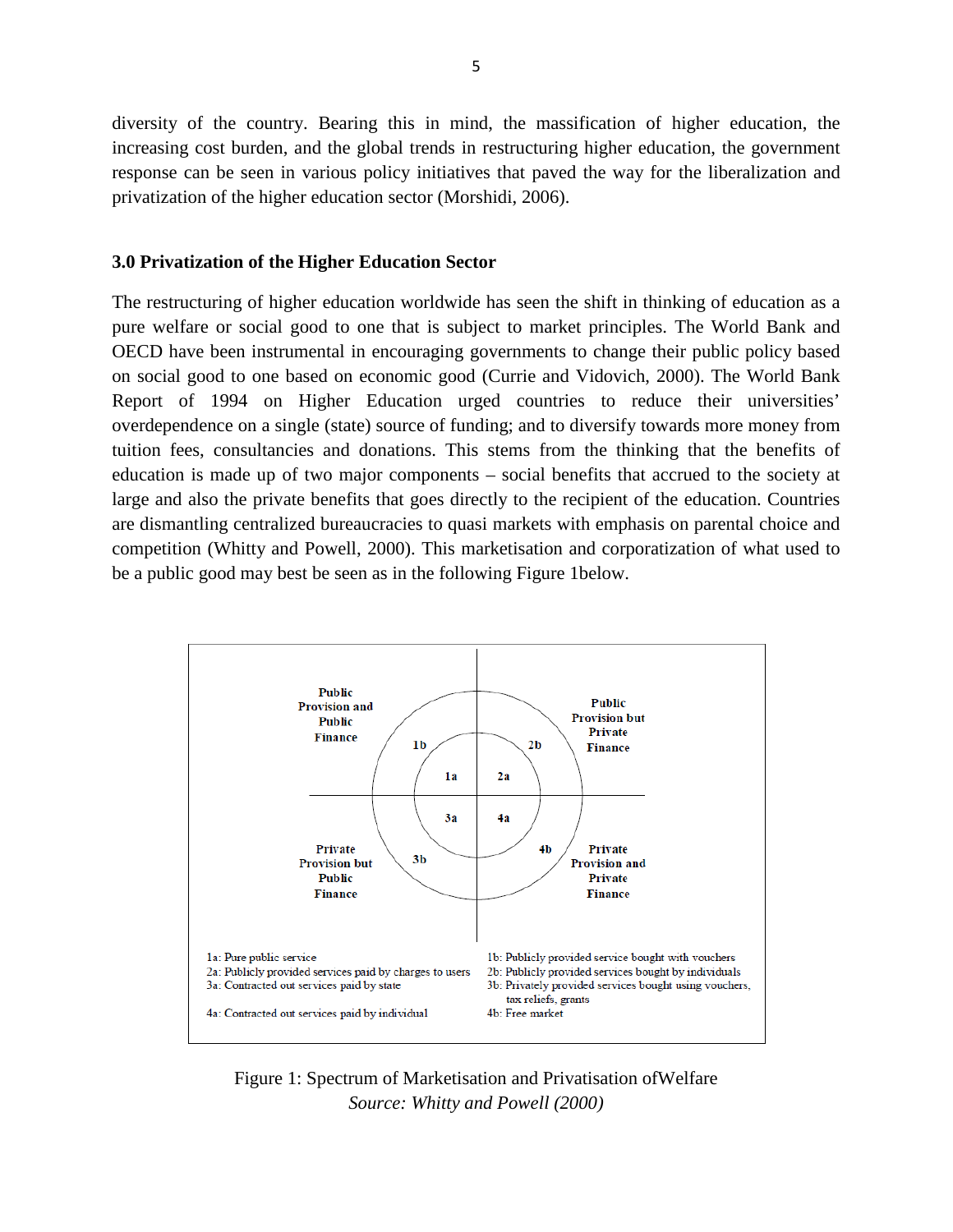Thus, the introduction of market principles into the education sector has seen a whole gamut of types of higher education institutions from the creation of fully private for profit institutions, to institutions that are largely government funded but having undergone reforms to incorporate market principles in their operations, which are commonly referred to as corporatized institutions (Currie and Vidovich, 2000). Just as there is a whole range of modes of privatization and marketisation of higher education institutions, there is also a whole host of reasons for the growth of private and corporatized institutions.

Another reason that supports the growth of private higher education is the declining capacity of public institutions to meet the increasing demand for tertiary education. This is the "overcrowding" thesis where over-subscription of the public systems leads to migration of unsatisfied demand to the private sector (Oketch, 2004). This is particularly true in rapidly expanding developing nations, as education is perceived as the quickest route for social mobility.

Another reason cited for the growth of private educational institutions is the differentiated demand thesis, where the needs of particular social groups can only be catered through the private delivery system. This is true in many cases of denominational private higher education institutions in countries such as the Philippines, Brazil and Kenya. Some evidence of it is also seen in Malaysia at one stage. However, the one common theme that drives privatization and marketisation of higher education institutions the world over is the impact of globalization and its imperatives of competition, commercialization, deregulation, efficiency and accountability.

The privatization of the education sector in Malaysia is part of the devolution of the education system. It is a political move on the part of the government to meet the excess demands for tertiary education (Lee, 2002). This upsurge in demand for tertiary education in Malaysia resulted from two major factors: (1) the government's decision in 1991 to extend free basic education from nine years to eleven years and (2) the escalating tuition fees in overseas institutions which have reduced this access to higher education. One unique feature of the expansion of the private higher education sector in Malaysia is the influx of transnational education, where private higher education institutions offer foreign linked degree programmes to the locals. These foreign-linked programmes take on a variety of forms where the proportion of time a student has to spend in their overseas institutions ranges from zero to about 50 percent. Further, the ownership of the private higher education institutions is also diverse to include private investors, government-linked companies, major political parties and also foreign owned (in the form of branch campuses of foreign universities). Though the majority of these private higher education institutions are for-profit organizations, social responsibility issues are also pertinent for those owned by political parties and government-linked corporations.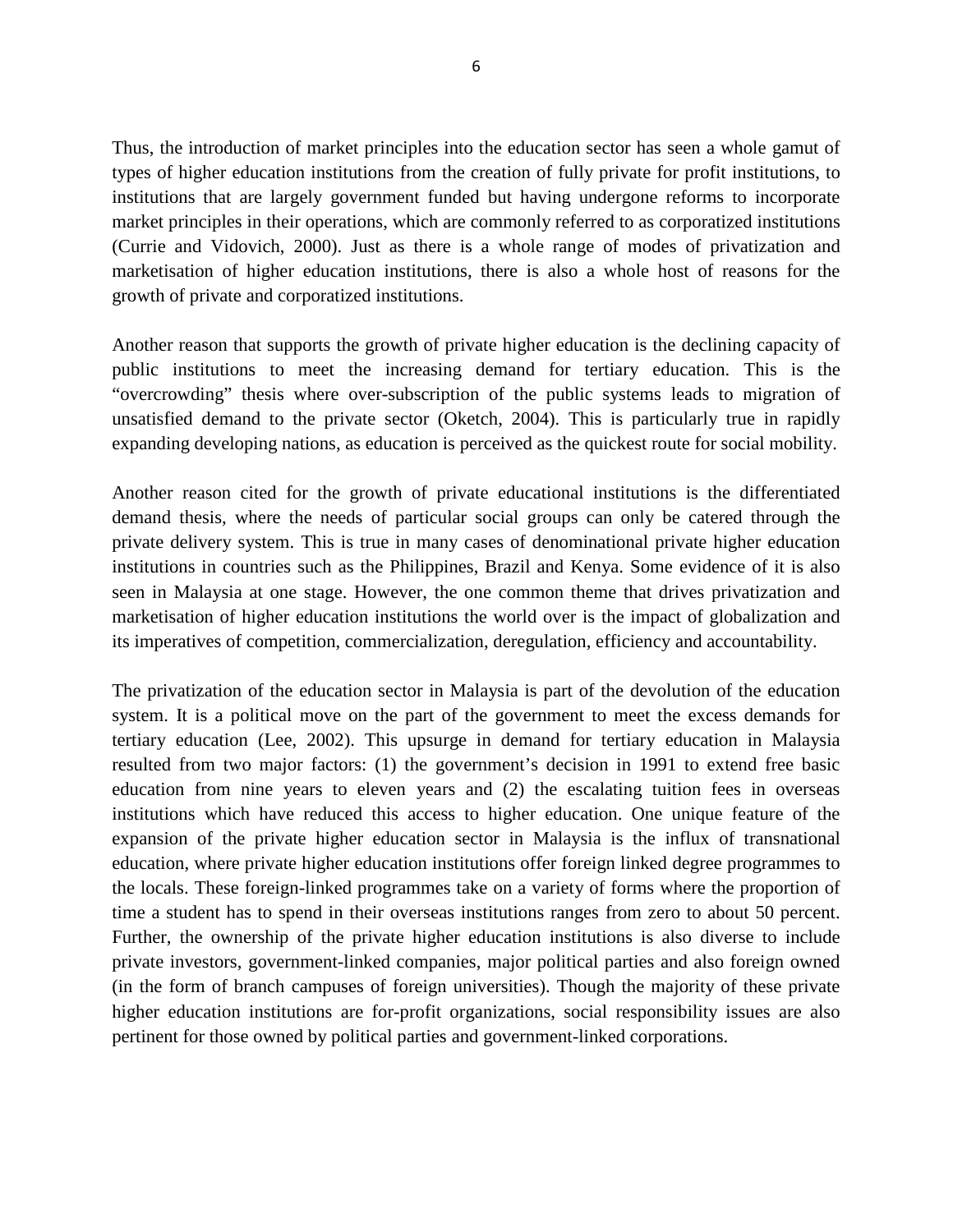As seen earlier, the growth of private education can be for any number of reasons. In the case of Malaysia however, the private higher education institutions are seen as a conduit to absorb the spillover of the excess demand for tertiary education, not met by the public system. This does not mean, however, that the public capacity is shrinking. In fact, the number of public higher education institutions has increased many folds; from a total of 6 before 1984 to 20 now, with the intake increasing at an average of 10 percent per annum. However, the rate of increase in demand far outpace the growth in number of higher education seats in the public sector, that it is inevitable for the government to liberalize and transfer some of the responsibility for higher education to the private sector.

Another important role that the private higher education institutions have is in fulfilling the government's aspiration to make the nation a centre for educational excellence in this region. Education is a lucrative economic sector with a global annual fee income estimated at US\$30 billion, and this market has been growing at an annual rate of seven percent since 1990s (Economist, 2005). Given the relative importance placed by Asian parents on tertiary education, this economic potential has yet to tap into successfully by the Malaysian government. Further, the financial crisis of 1997 in this part of the world has exposed the serious economic impact in foreign exchange outflow of depending on foreign (Western) education for their nationals. The public education system, with the primary language of instruction being Bahasa Malaysia and the resource constraints it faced, is perceived to be unattractive for potential foreign students from this region, and cannot cater for any significant increase in numbers. Private higher education institutions with lesser demand on it by the government will be able to cater for the needs of foreign students.

# **4.0 Challenges for Higher Education**

Education and more particularly higher education are seen as a major foundation in implementing the complex process of globalization. With the advent of globalization, advanced information technology and increased transnational travel, higher education services have already been expanding beyond territorial boundaries either electronically or through physicallybased campuses. Exporting higher education services emerged in the late 1980s and early 1990s and is now becoming global, market-oriented and private industry prevailing not only among those developed countries but also in the Asia Pacific region. For instances, Australia and Singapore have already established their international networks by setting up international academic offices and collaborating with partner institutions to attract overseas students to study in their own countries. Australia is now the third largest provider of education to overseas students in the world after USA and United Kingdom (Dunn and Wallace, 2004; Marginson, 2002).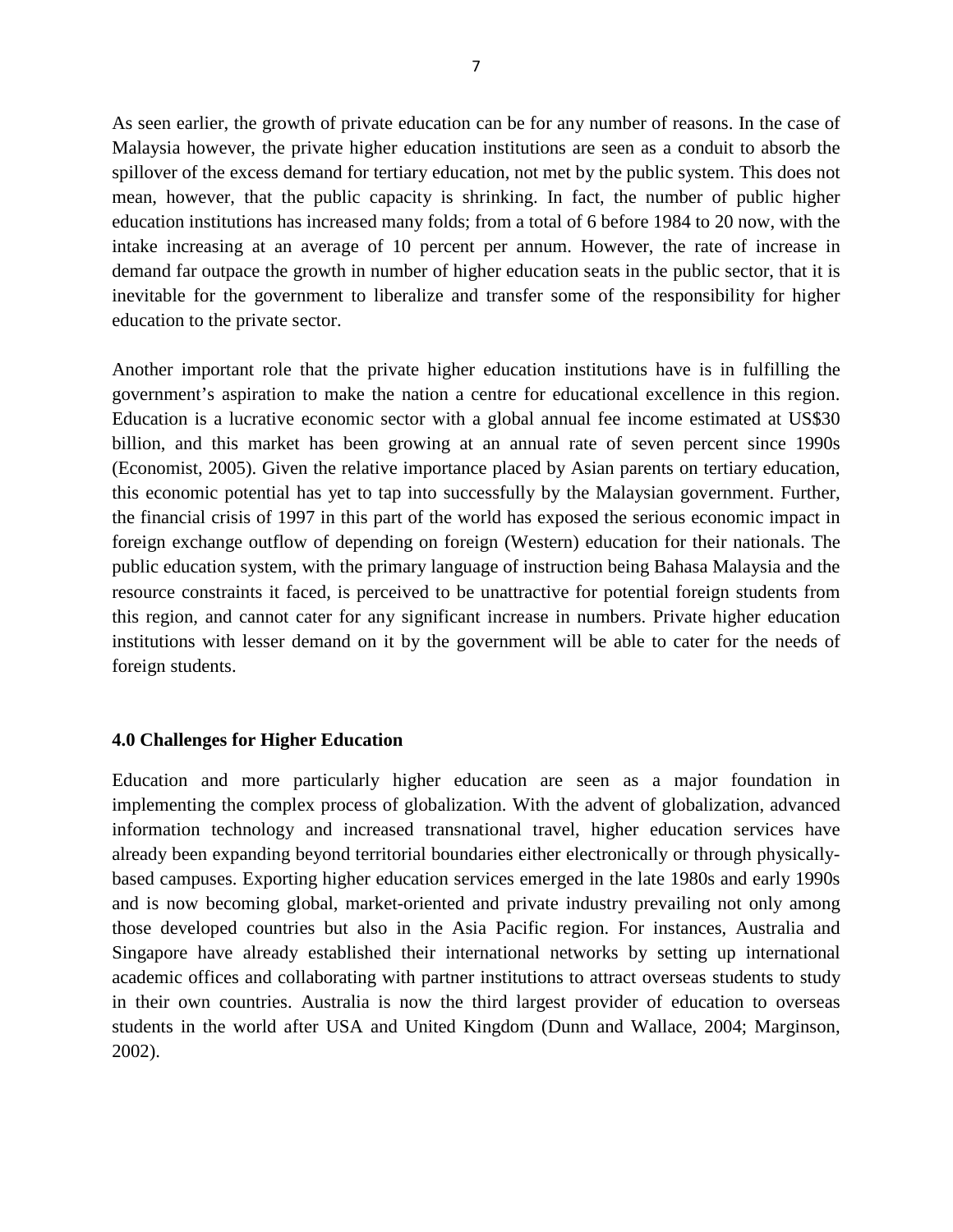Higher education, as a consequence, has moved from a peripheral to a central position in the responses of governments to globalization; it is a key factor in the developing countries, evidenced by the World Bank's "Task Force Report on Higher Education in Developing Countries" (2000); it is undoubtedly viewed as crucial to the developed countries, as illustrated in a number of chapters in this book (Lillie, Sporn, Marginson et al). Peter Scott (writing in the Globalization of Higher Education) pointed out that "all universities are subject to the same processes of globalization – partly as objects, victims even, of these processes but partly as subjects or key agents of globalization" (Scott 1998). They are positioned within national systems "locked into national contexts and the majority are still state institutions. Yet globalization "is inescapably bound up with the emergence of a knowledge society that traders in symbolic goods, worldwide brands, images as commodities and scientific know-how" (Scott 1998).

In fact, policies on globalization of higher education have been moving towards the rising Asian populated countries such as India, China, Indonesia and Malaysia. Asia will dominate the global demand for international higher education for the next two decades. In forecasting global demand for international higher education, Bohm, Davis and Pearce (2002) found that the global demand for higher education is poised to grow enormously. The demand is forecasted to increase from 1.8 million in 2000 to 8.4 million international students in 2025. Asia will represent some 70 percent of total global demand and an increase of 31 percent from the year 2000. The significant demand for higher education in Asian countries is provided for by the Organization for Economic Co-operation and Development (OECD). Table 1 below shows the share of tertiary foreign students in OECD countries.

One the one hand, globalization is seen to create pressure on the education system to produce decontextualized and human capital-oriented knowledge. The highly globalized sectors of the economies require that students in school learn certain basics but they also have to become creative, innovative and flexible and to find new solutions to new problems (Adler, 1992). On the other hand, in strongly multi-cultural countries, ethnic groups place a demand on nation states for local and contextualized knowledge and so on. Furthermore, education is under pressure to adapt to a "world model" (Meyer et al., 1997) but also to respond to national and local forces.

| <b>Countries</b> | Share of Tertiary Students Abroad within the OECD |
|------------------|---------------------------------------------------|
|                  | <b>Countries</b>                                  |
| 1. China         | 7%                                                |
| 2. Korea         | 5%                                                |
| 3. Japan         | 4%                                                |
| 4. India         | 3%                                                |
| 5. Malaysia      | 3%                                                |

**Table 1 – Share of Tertiary Students Abroad within the OECD Countries**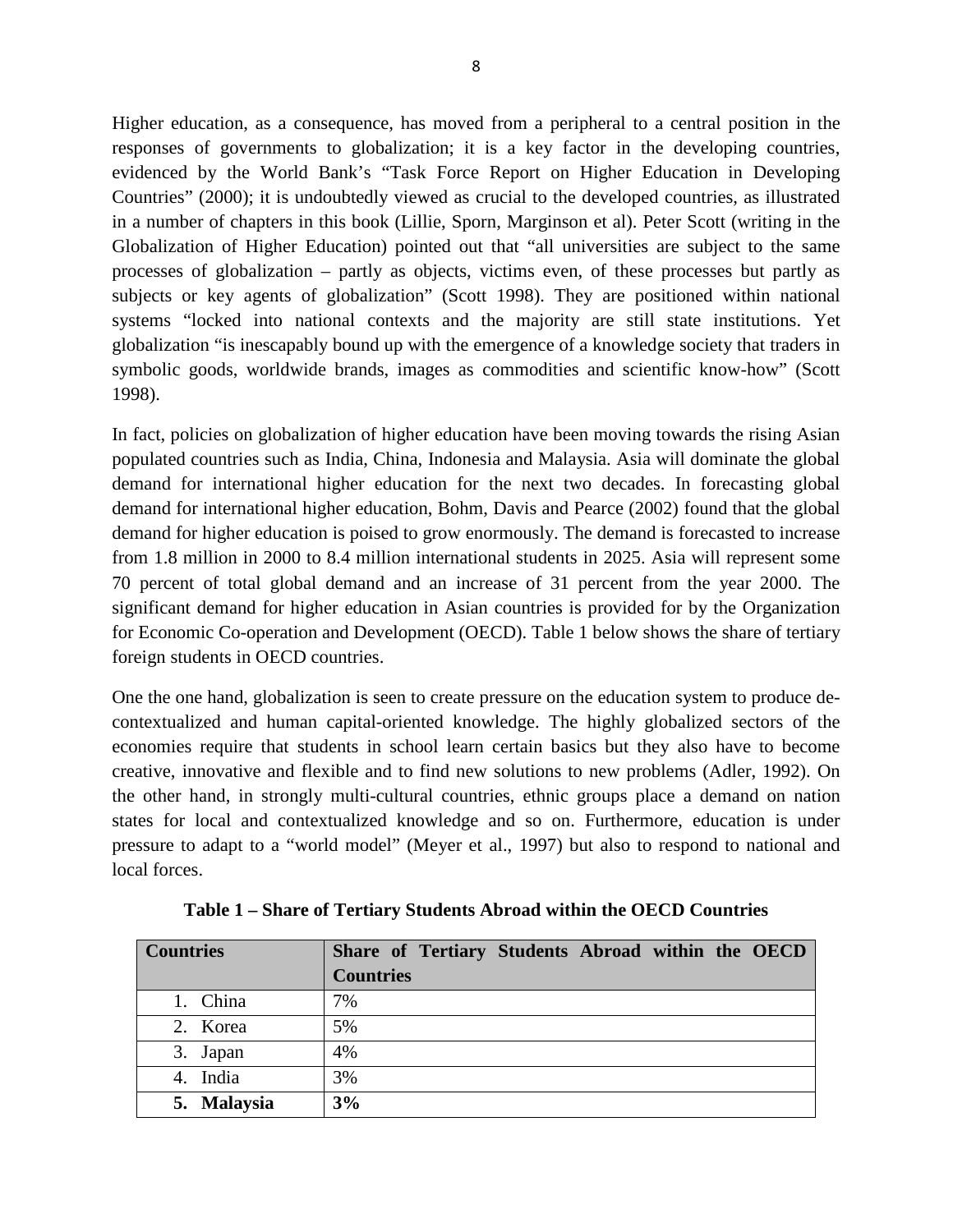| 6. Hong Kong | 2% |
|--------------|----|
| 7. Indonesia | 2% |
| 8. USA       | 2% |
| 9. Morocco   | 3% |
| 10. Italy    | 3% |
| 11. Germany  | 4% |
| 12. France   | 3% |
| 13. Turkey   | 3% |

Source: From OECD Education Data Base, 2009

In the mid 1990s, four educational acts were implemented: the Education Act of 1995, the 1995 Amendments to the University and University Colleges Act of 1971 (1995 Amendments to the UUCA 1971), the Private Higher Education Institutions Act of 1996 (PHEI 1996) and the National Council on Higher Education Act of 1996 (NCHEA 1996). With the implementation of the PHEI Act of 1996, the private sector increased its involvement in providing tertiary education (Malaysia, 2001). The Act allowed private institutions of higher education and foreign universities to establish franchises and degree courses. In particular, private-sector universities were encouraged to offer science and technology courses in order to increase enrollment at higher educational institutions and to produce a greater number of highly skilled graduates (Malaysia, 1998).

To meet the demands of changing market economies Malaysia is evolving from a productionbased economy to an innovative, knowledge-based one that requires the development of a highly skilled and knowledgeable workforce. To ensure the growth of this critical workforce, there needs to be increased accessibility and flexibility to higher education. To date, Malaysia has close to 20 public-funded universities, 37 private universities and university colleges and approximately 460 private colleges (Ministry of Higher Education, 2010). Besides these, Verbik and Lasanowski (2009) highlighted that the increase of foreign students in Malaysian institutions of higher learning and other international comparatives has made Malaysia one of the "emerging contenders" as an international market for foreign students. While such expansion is taking place, Malaysia is challenged to address some crucial issues related to higher education. Firstly, there is a quest for Malaysia to become a regional hub for educational excellence providing world-class university education. In order to fulfill this noble aspiration, higher education institutions have come under greater public scrutiny since no Malaysian institute of higher education secured a position in the Top 100 in the recent Times Higher Education (THES) World University Rankings 2009 (The Star, 13 November 2009).

According to the Malaysian Association of Private Colleges and Universities (MAPCU), there were some 512,000 students at private institutions of higher learning as at December 2010. This accounted for slightly more than 50 percent of the total enrolment in both public and private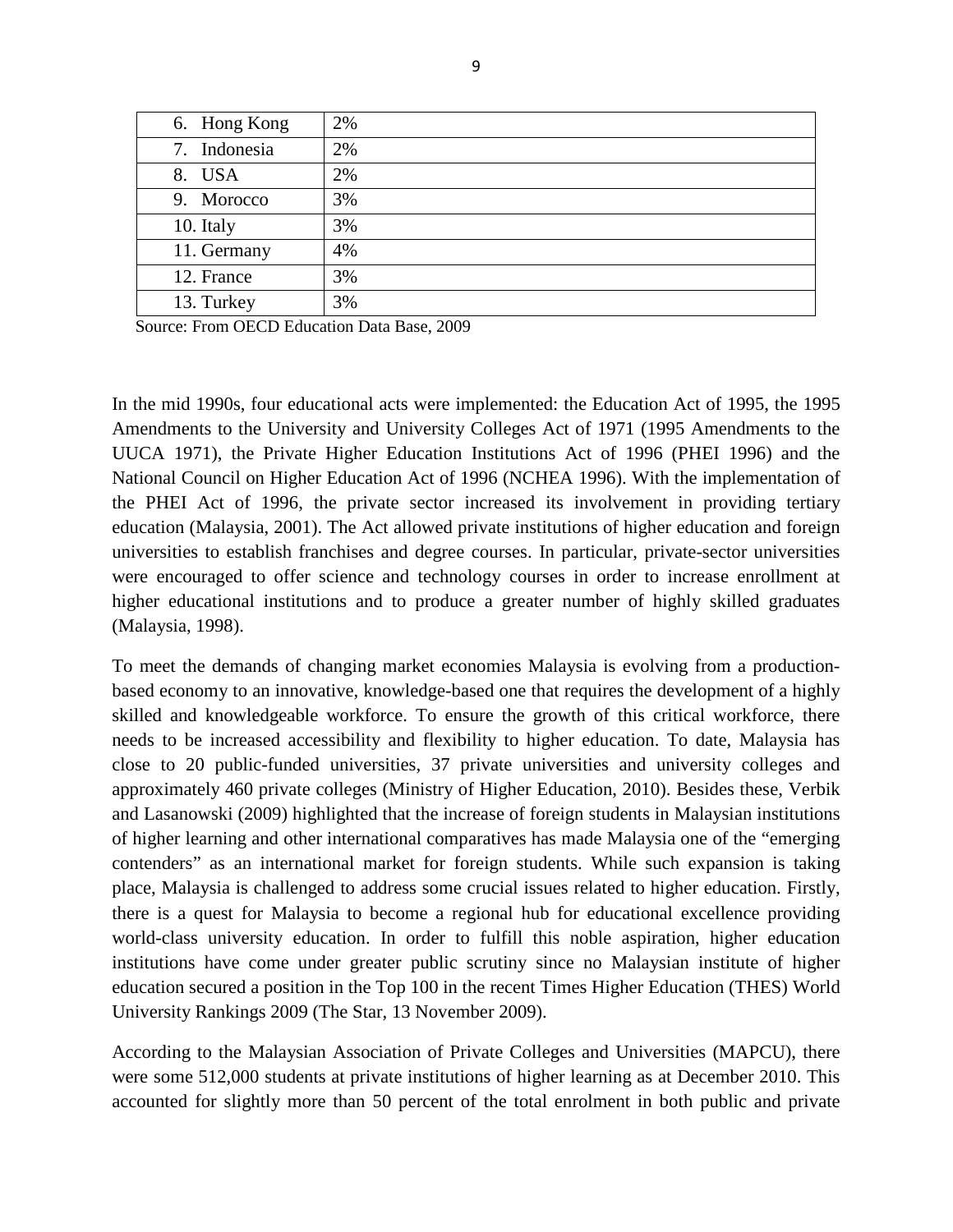universities and colleges. There are no two ways about it: the private sector's involvement in education over the last few decades has contributed significantly to the nation's progress. "Private education has been absolutely central to the development, stability and harmony of Malaysia for the past 25 years", says Mark Disney, Chief Operating Officer, (Asia) of London Chamber of Commerce and Industry (LCCI), which provides vocational and business qualifications. "It is the engine room for developing outward-looking graduates and it is the reason why Malaysia can legitimately call itself a regional educational hub".

#### **5.0 Globalization and Higher Education in Malaysia**

Globalization is defined as the broad economic, technological and scientific trends that directly affect higher education and are largely inevitable in the contemporary world. It encompasses markets and competition between institutions and between nations, but it is also much more than that. The new public management and marketisation (Marginson, 1997) pre-date the Internet and are not reducible to a function of globalization *per se*. One can occur without the other. Nevertheless, in important ways reforms based on new public management have become generatively joined to a particular kind of globalization. The transmission of reform templates is global in scale, and has rendered the different national systems more similar to each other in form and organizational language. One justification for reform is that competition, performance funding and transparency render institutions and systems more prepared for the global challenge. "We are living in a period of crisis", declares Michael Apple (2001), referring to the era of globalization. According to him, "the crisis has affected all of our economic, political and cultural institutions" (Apple, 2001). In the context of globalization, higher education systems have become sites for competition and contestations of various kinds in various societies. The competition and contestation for access and equality has become inevitable as there are higher levels of demand for fewer places in higher education and employment and therefore calls for the attention of policy makers and sociologists to examine the impacts of globalization on strategies adopted to include the hitherto historically excluded social, ethnic and racial groups on the one hand and to achieve the requirements of the emerging labor market, industry and the global system of higher education on the other.

In this context, the study of Malaysia provides an opportunity to learn and understand the experiences of countries that have adopted neo-liberal economic reforms to address and balance the challenges posed by globalization. The forces of globalization drive the state to initiate policy reforms to achieve excellence, relevance and marketability of the higher education system and the local ethnic polarizations work in diagonally opposite directions by demanding equity in opportunities, access and treatment.

The term "globalization" has become short hand for the condition of our time (Wagner, 2004) suggesting that some world-wide processes have begun to shape each and every walk of our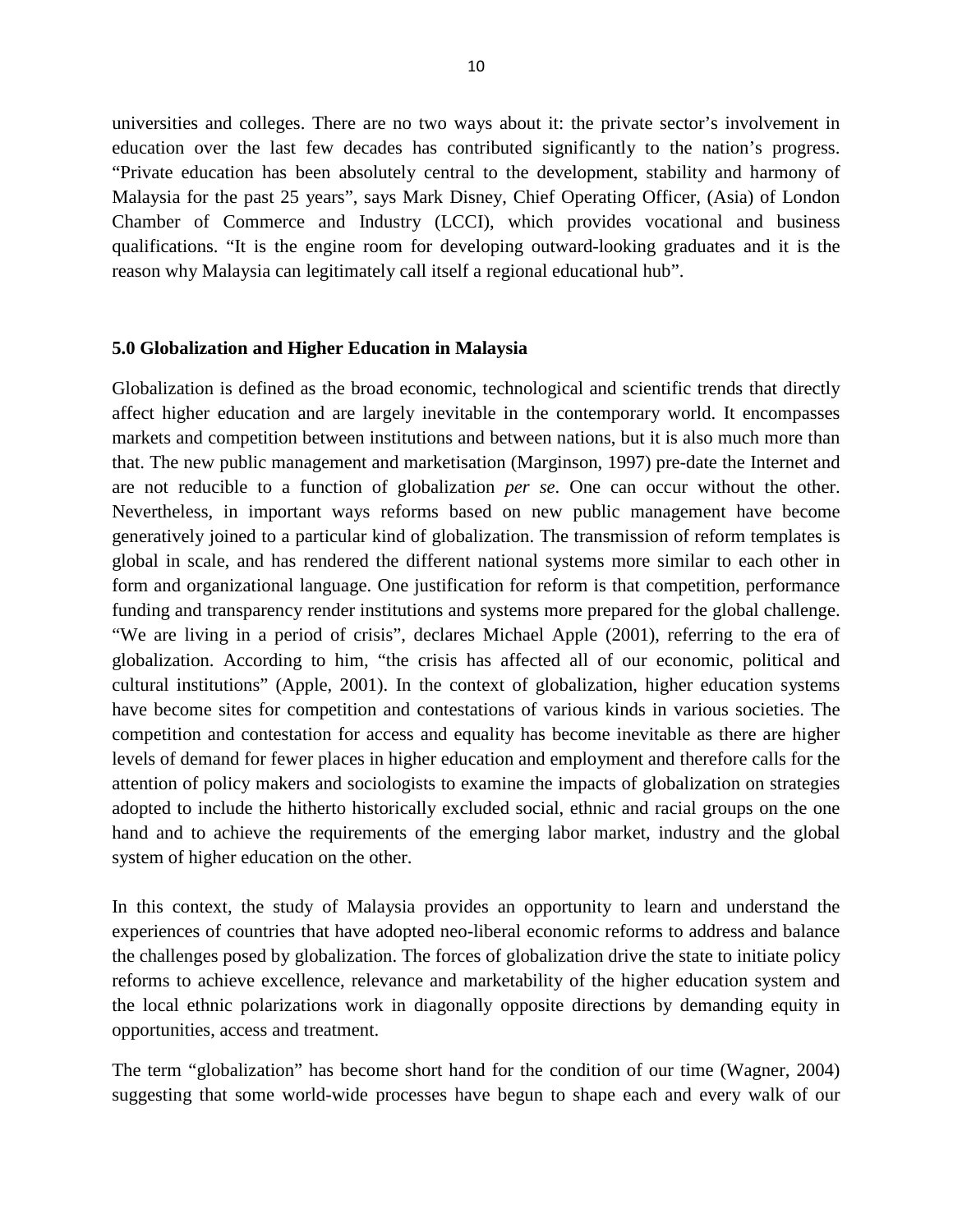lives. If globalization is such an encompassing change in our condition, then there is a good reason to assume that educational systems are also affected by it (Daun, 2003). Many nations are now witnessing a transformation in the ways in which education systems are organized, controlled and managed. "The period after nineties saw fundamental changes in the structure and nature of educational institutions, in the organization of the curriculum, in the nature of teachers' work and professionalism and in the aims and purposes of assessment" (Philips and Furlong, 2001). It is also a period which has been characterized by profound and often confrontational debates over the nature and purposes of higher education in society, particularly those between education, the economy and the society. Specifically, institutions of higher education now face new pressures and demands for accountability, access, quality and the introduction of new technologies and curricula (Altbach and Davis, 1998).

Globalization pressures have made it imperatives upon governments to ensure that the public higher education institutions to become more competitive and at par with its global counterparts. At the local front, there is a growing demand for enhanced accountability and transparency of public institutions as policy makers ponder on the escalating cost of funding these public institutions. In 1995, the Universities and University Colleges Act of 1971 was amended to pave the way for the corporatization of public institutions, and by 1998 five of the older public universities were corporatized. Through corporatization, these institutions are expected to generate more and more of their operating expenses through sources other than the government. The drive to make Malaysian institutions to be world class also sees the growing emphasis on research and the greater accountability of research productivity. This requires greater liberalization of public higher education from the bureaucratic shackles of the central administration, to allow for greater dynamism at institutional level to response to the changes quickly. This corporatization era has seen greater infusion of corporate practices such as quality assurance, capital budgeting, governance and many more into the corporate culture of public universities.

# **6.0 Conclusion**

There is little doubt that these broad trends will continue into the future. Academic institutions, departments and individuals must all understand the implications of the new global environment. It is, of course, possible to develop strategies and approaches to cope with the pressures and impact of globalization on higher education. An important element of the pressures surrounding the impact of globalization on higher education in Malaysia arose from the penetration of transnational education service providers in the Malaysian tertiary education landscape (Sirat, 2003). During the 1990s, opportunities and challenges resulting from globalization confronted the higher education sector in Malaysia. Admittedly, these private higher education providers have in some ways threatened the traditional "monopoly" of local (public) higher educational institution in the provision of tertiary education in Malaysia. The 1969 Essential (Higher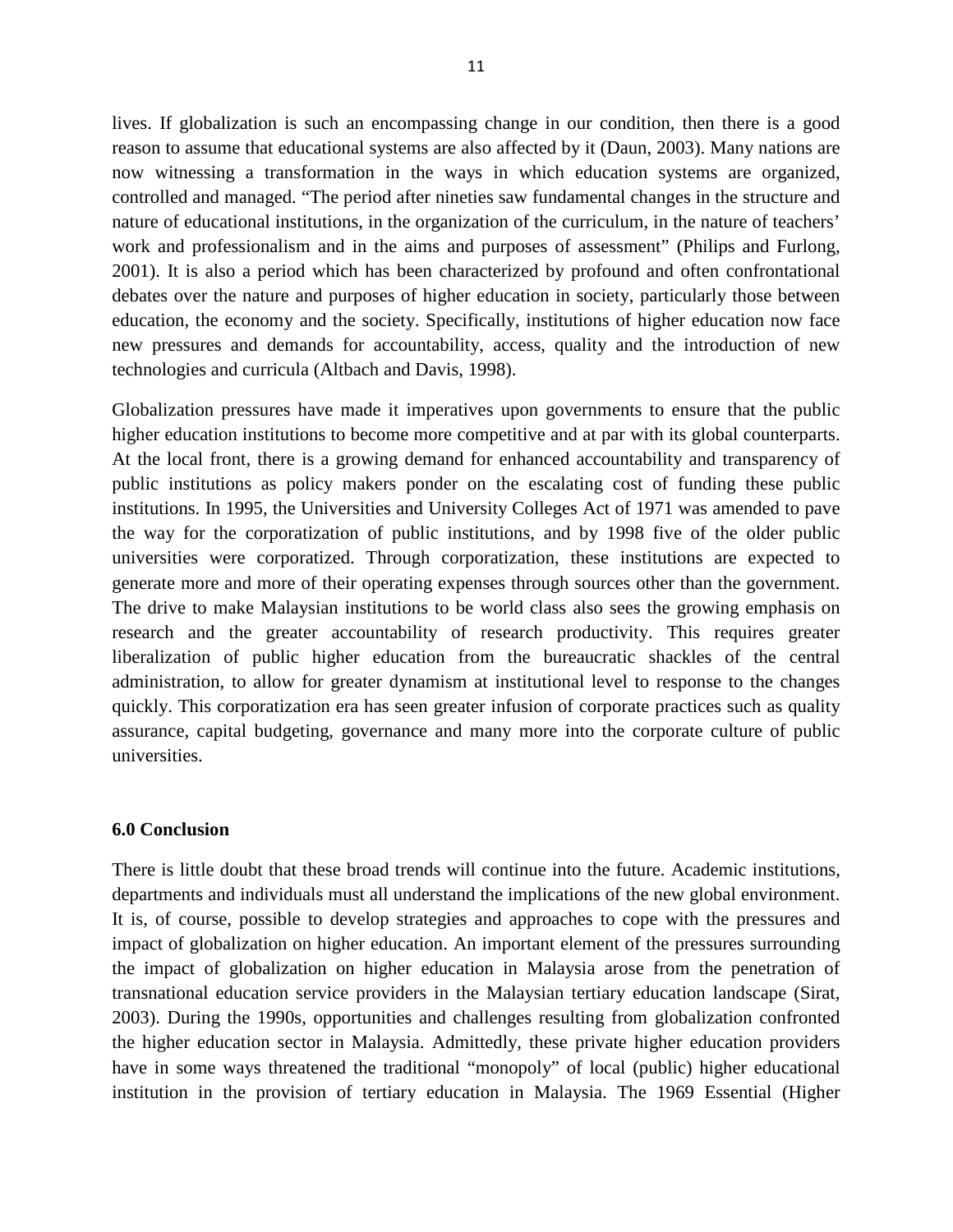Education Institution) Regulation has effectively barred private sector providers from conferring degrees and most importantly, foreign higher educational institutions were not allowed to establish branch campus in Malaysia. With the onset of globalization in Malaysia in the late 1980s and coupled with other global developments and domestic pressures, private higher education institutions offering pre-university courses, twinning and franchise programs were introduced. These important developments were the precursors to significant reforms in higher education in Malaysia. Globalization clearly presents new opportunities, challenges and risks for higher education. For Malaysia in the next five years, the government's strategic objective to turn the country into a "regional educational hub" by fully endorsing and implementing an action plan suggests that globalization will impact further the Malaysian higher education sector.

## **Reference**

- Adamson, B. and M. Agelasto, (eds.) 1998: *Higher Education in Post-Mao China*. Hong Kong University Press*.*
- Appadurai, A. 2000. Grassroots Globalization and the Research Imagination. Public Culture. 12(1): 1-19.
- Altbach, P.G. and Davis. M. (eds.) (1998). *Higher Education in the 21st Century: Global Challenge and National Response*. Institute of International Education and Boston College Centre for International Higher Education.
- Alderman, G. (2001) "The globalization of higher education: Some observations regarding the free market and the national interest". Higher Education in Europe XXVI  $(1): 47 - 52.$
- Allen, E. and J. Seaman 2004: "Entering the Mainstream: The Quality and Extent of Online Education in the United States, 2003-2004." Sloan Foundation.
- Altbach, P. G. (ed.) 1999: *Private Prometheus: Private Higher Education and* Austin, A. E. and D.W. Chapman (eds.) 2002: *Higher Education in the Developing Countries.*
- Apple, M. W., 2001, Comparing Neo-Liberal Projects And Inequality In Education: Comparative Education, v. 37 (4), pp. 409 – 423.
- Adler, R. P. (1992) *Jobs, Technology, and Employability: Redefining the Social Contract*. Queenstown, MD: Aspen Institute, (ED 422 889).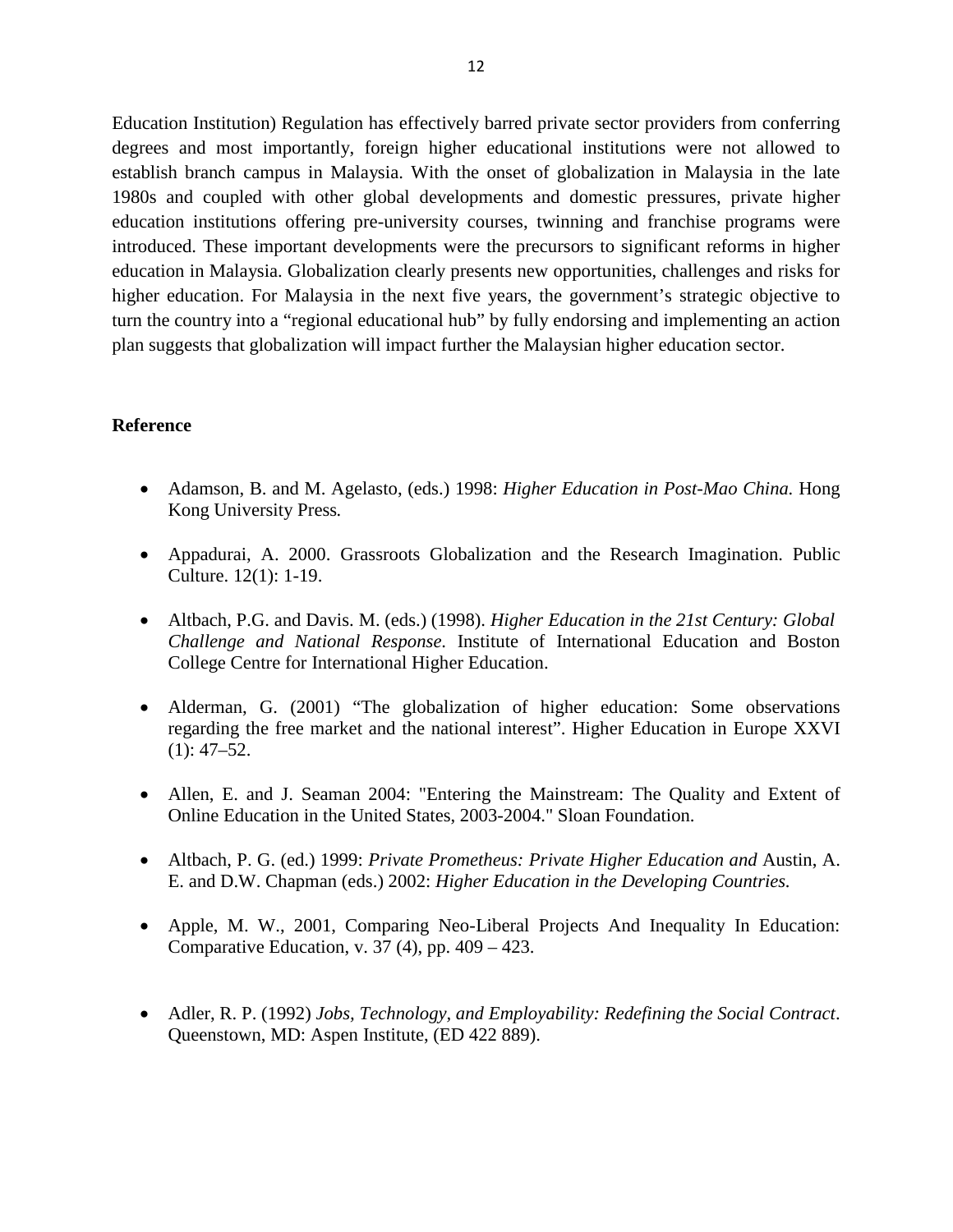- Bostock, W. W. (1999). 'The Global Corporatisation of Universities: Causes and Consequences'. In: *[Antepodium](http://www.victoria.ac.nz/atp/articles/articles-by-author.htm)*, Victoria University of Wellington. (accessed 15 May 2008).
- Barr, N. (1993.) 'Alternative Funding Resources for Higher Education'. *Economic Journal*. 103 (418): 718-28.
- Clark, I. 1997. *Globalization and Fragmentation: International Relations in the Twentieth Century*. New York: Oxford University Press.
- Clark, Nick, and Robert Sedgwick. (2005). "International Students: It's a Buyer's Market." *World Education News and Reviews*, August.
- China Education and Research Network [www.edu.cn/HomePage/english](http://www.edu.cn/HomePage/english) Coase, R.H. 1995: "The Institutional Structure of Production," in Coase, *Essays on Economics and Economists.* Chicago: University of Chicago Press.
- Coleman, J. S. 1973: "The University and Society's New Demands Upon it," in *Content and Context. A Report Prepared by the Carnegie Commission on Higher Education.* New York: McGraw-Hill.
- Currie, J. 2002: " The Neo-Liberal Paradigm and Higher Education: A Critique," in Odin and *Development in the 21st Century*. Westport CT.: Greenwood Press.
- Currie, J. and Vidovich J. (eds.) (2000). *Universities and Globalisation: Critical Perspectives*. Thousand Oaks: Sage.
- Daun, M. (2003) Educational Restructuring in the Context of Globalization and National Policy. New York and London: Routledge Falmer.
- Dunn, L., & Wallace, M. (2004). Australian Academics and Transnational Teaching: An Exploratory Study of Their Preparedness and Experiences. *Higher Education Research & Development, 25*(4), 357-369.
- Economist. 2005. A Survey of Globalisation: Globalisation and its Critics. *The Economist*. Sept 29.
- *Educational Challenges in Malaysia: Advances and Prospects.* Clayton: Monash Asia Institute. Eight Countries, University of Michigan Press, Ann Arbor.
- Ismail, R. (1997) The Role Of The Private Sector In Malaysian Education, in Z.Marshallsay, ed., *Educational Challenges in Malaysia: Advances and Prospects*, Monash Asia Institute, Clayton.
- Johari, B. M. (2000) Higher Education Planning In Malaysia, *Education Quarterly*, no.11, pp. 7–12.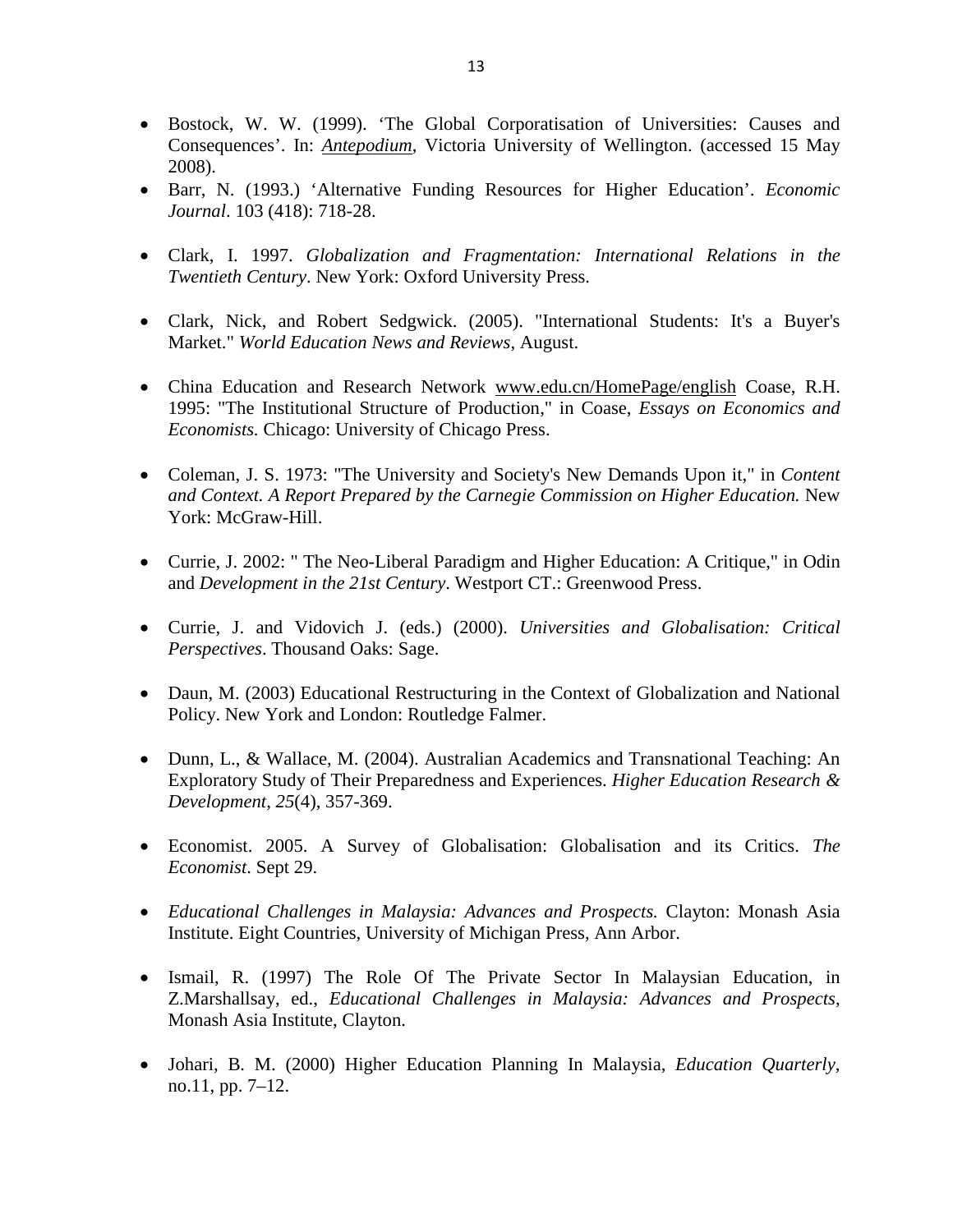- Knight, J. (2002) *Trade in Higher Education Services: The Implications of GATS*. London: Observatory on Borderless Higher Education.
- Knight, J. (2005). 'GATS and crossborder education: developments and implications in Asia-Pacific'*, Background Document for UNESCO Seminar on the Implications of WTO/GATS for Higher Education in Asia and the Pacific,* Seoul, Korea, April 27-29*.*
- Lee, M. N. N. (1999). *Private Higher Education in Malaysia.* Penang: School of Educational Studies.
- Lee, M. N. N. (2004). *Restructuring Higher Education in Malaysia.* Penang: School of Educational Studies.
- Levidow, L. (2002). 'Marketizing Higher Education: Neoliberal Strategies and Counter Strategies'. In: K. Robins and F. Webster, eds, *The Virtual University? Knowledge, Markets and Management*, Oxford: Oxford University Press. pp.227-48.
- Mok. K. H (2007). 'Questing for internationalisation of universities in Asia: critical reflections'. *Journal of Studies in International Education*, 11; 433. URL: http://jsi.sagepub.com. (Accessed 15 May 2008).
- Mok. K. H (2007). 'Questing for internationalisation of universities in Asia: critical reflections'. *Journal of Studies in International Education*, 11; 433. URL: http://jsi.sagepub.com. (Accessed 15 May 2008).
- Moses O. Oketch, (2004) "The corporate stake in social cohesion", Corporate Governance, Vol. 4 Iss: 3, pp.5 – 19.
- Morshidi, S. and Abdul Razak, A. (2008). 'Policy for Higher Education in a Changing World: Is Malaysia's Higher Education Policy Maturing or Just Fashionable?, *Forum on Higher Education in a Globalising World: Developing and Sustaining an Excellent System*, Merdeka Palace Hotel and Suites, Kuching, 11 January 2008.
- Morshidi, S. and Abdul Razak, A. (2008). 'Policy for Higher Education in a Changing World: Is Malaysia's Higher Education Policy Maturing or Just Fashionable?, *Forum on Higher Education in a Globalising World: Developing and Sustaining an Excellent System*, Merdeka Palace Hotel and Suites, Kuching, 11 January 2008.
- Marginson, S.(2002), Investing in social capital: postgraduate training in the social sciences in Australia, a project of the Academy of Social Sciences, Australia, Curtin University Press, Perth, also published as Journal of Australian Studies 74.
- Morshidi Sirat. (2006) "Transnational Higher Education in Malaysia: Balancing Costs and Benefits Through Regulations", RIHE International Publication Series 10, March, Hiroshima University, Japan.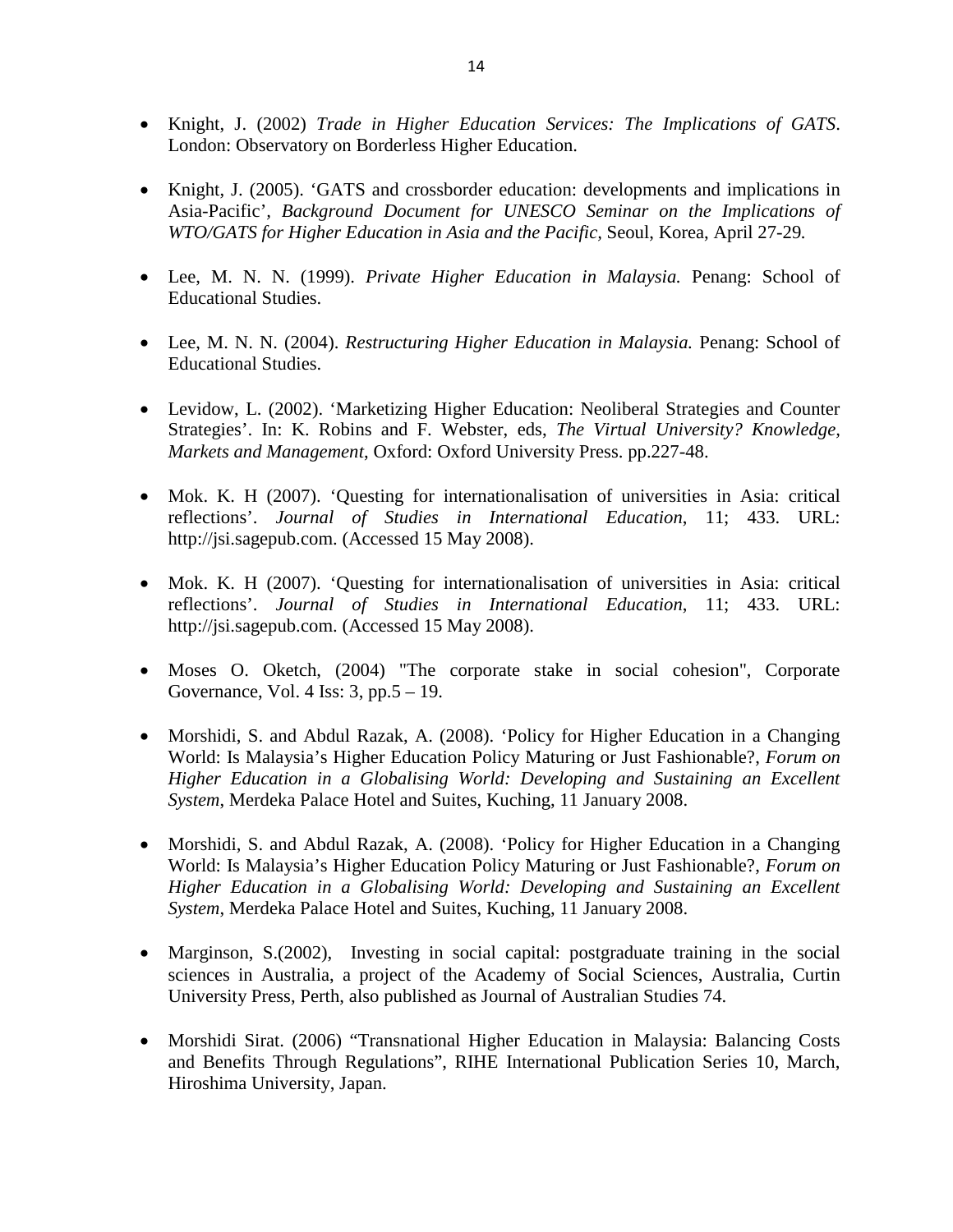- Ministry of Education, Malaysia. 2010. Study in Malaysia hand book 3rd ed. Kuala Lumpur: Challenger Concept. 312-315.
- Meyer, J.W., Boli, J., Thomas, G.M., and Ramirez, F.O. 1997. World Society and the Nation-State. *American Journal of Sociology*. 103(1): 144-81.
- Neville, W. (1998). 'Restructuring tertiary education in Malaysia: the nature and implications of policy changes'. *Higher Education Policy* 11: 257-279.
- Neville, W. (1998). 'Restructuring tertiary education in Malaysia: the nature and implications of policy changes'. *Higher Education Policy* 11: 257-279.
- OECD (2005). *Guidelines for Quality Provision in Cross-border Higher Education*. Paris: Organisation for Economic Cooperation and Development.
- OECD (2004), "Internationalization and Trade of Higher Education Challenges and Opportunities. Organization for Economic and Community Development. Paris, France. Qualifications. UNESCO./ Economica. Paris France.
- OECD Education Statistics, 1985-1992 (1995). Paris: OECD.
- PWC Consulting. (2003) The Study and Audit for the Development of Public and Private Sector Educational Facilities as Sources of Foreign Exchange Earnings*.* Vol. 1 of 2. Kuala Lumpur: PriceWaterhouseCoopers.
- Phillips, R. & Furlong, J. (2001) Education, Reform and the State: Twenty Five Years of Politics, Policy & Practice, London, RoutledgeFalmer.
- Scott P. (Ed.), (1998), The Globalization of Higher Education, Society for Research into Higher Education and Open University Press, Buckingham/Philadelphia.
- Slaughter, S. and Leslie, L.L (1997) *Academic Capitalism: Politics, Policies and the Entrepreneurial University*. Baltimore, MD: Johns Hopkins University Press.
- Smith, C. 2004: "Globalization, Higher Education and Markets," in Odin and Manicas. Steger, M. 2005: 2nd Edition *Globalism: Market Ideology Meets Terrorism*. Lanham: Rowman and Littlefield.
- Teichler, U. (1998, August 18). The requirement of the world of work. Paper presented at the World Conference on Higher Education, Paris. Retrieved from http:// www.unesco.org/ education/eduprog/
- Teichler, U. (1996). 'Comparative higher education: Potentials and limits', *Higher Education* 32(4), 431–465.